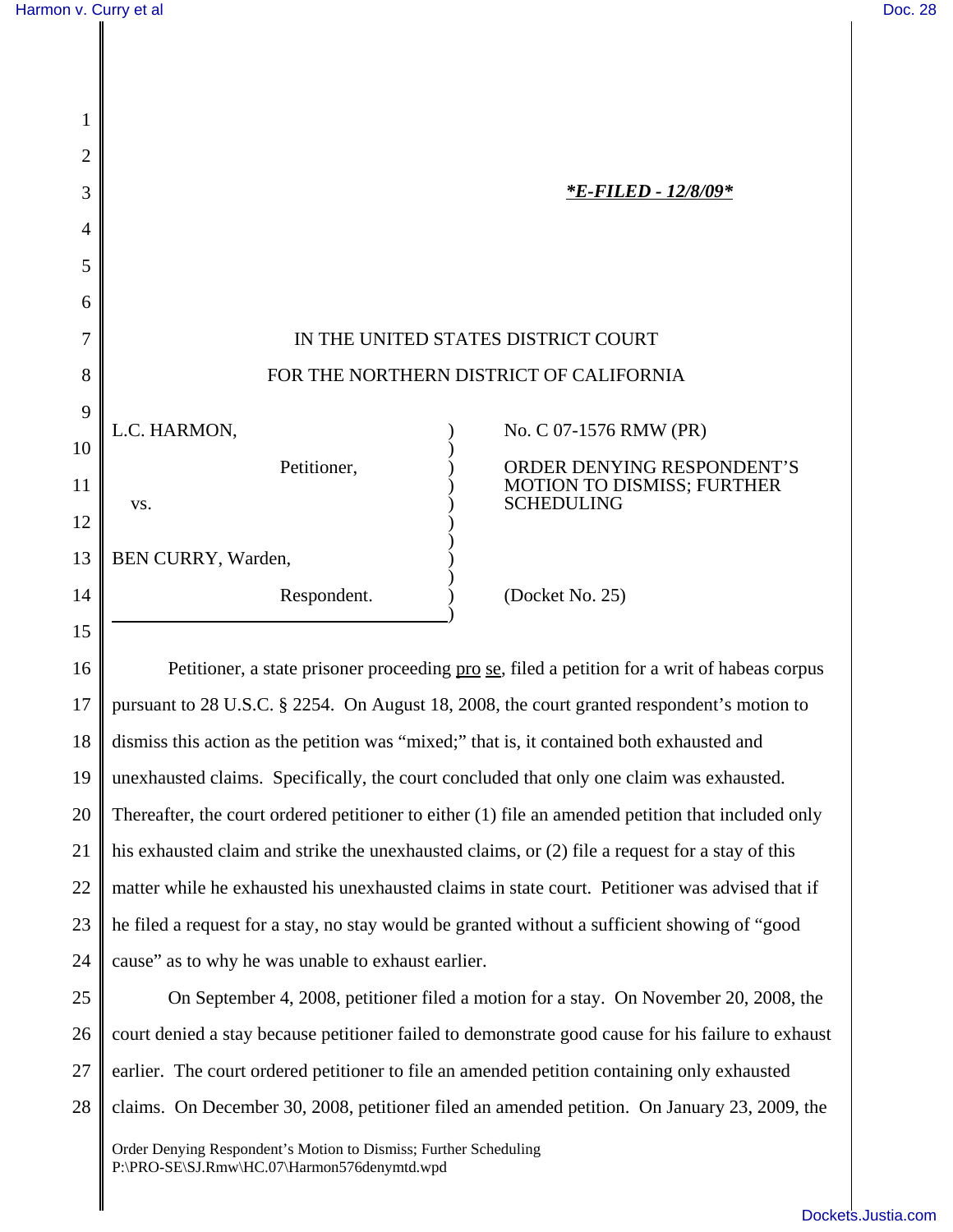1 2 3 court reviewed petitioner's amended petition and found that he stated three cognizable claims. The court issued an order to respondent to show cause why petitioner should not be granted habeas relief.

4 5 6 7 On July 6, 2009, respondent again filed a motion to dismiss for failure to exhaust. On July 23, 2009, petitioner filed an opposition. On August 6, 2009, respondent filed a reply. Upon consideration of all the papers, for the reasons stated below, the court DENIES respondent's motion and issues a further scheduling order.

8

## **BACKGROUND**

9 10 11 12 13 14 Petitioner was sentenced to fifteen years-to-life in state prison after his guilty plea to second degree murder in Los Angeles Superior Court. Petitioner challenges the Board's 2005 decision denying him parole. Petitioner filed a state habeas petition in the superior court and court of appeal, and a petition for review in the state supreme court. All were denied. The instant petition was filed on March 20, 2007. Petitioner's amended petition was filed December 30, 2008.

15 16 17 18 19 In the court's order to show cause, the court found that petitioner raised the following cognizable claims in his amended petition: (1) the Board's denial of parole violated his plea agreement; (2) the Board's denial of parole is not based on any evidence; and (3) the Board's finding of unsuitability for parole based solely on its continued reliance on his commitment offense violates his procedural and substantive due process.

20

## **DISCUSSION**

21 22 23 24 Respondent moves to dismiss the amended petition on the ground it is a mixed petition, and therefore, unexhausted. Respondent claims that the amended petition sets forth nine claims rather than the three specified by the court. Petitioner maintains that all nine claims were exhausted because he presented it to the state's highest court.

25 26 27 28 Prisoners in state custody who wish to challenge collaterally in federal habeas proceedings either the fact or length of their confinement are first required to exhaust state judicial remedies, either on direct appeal or through collateral proceedings, by presenting the highest state court available with a fair opportunity to rule on the merits of each and every claim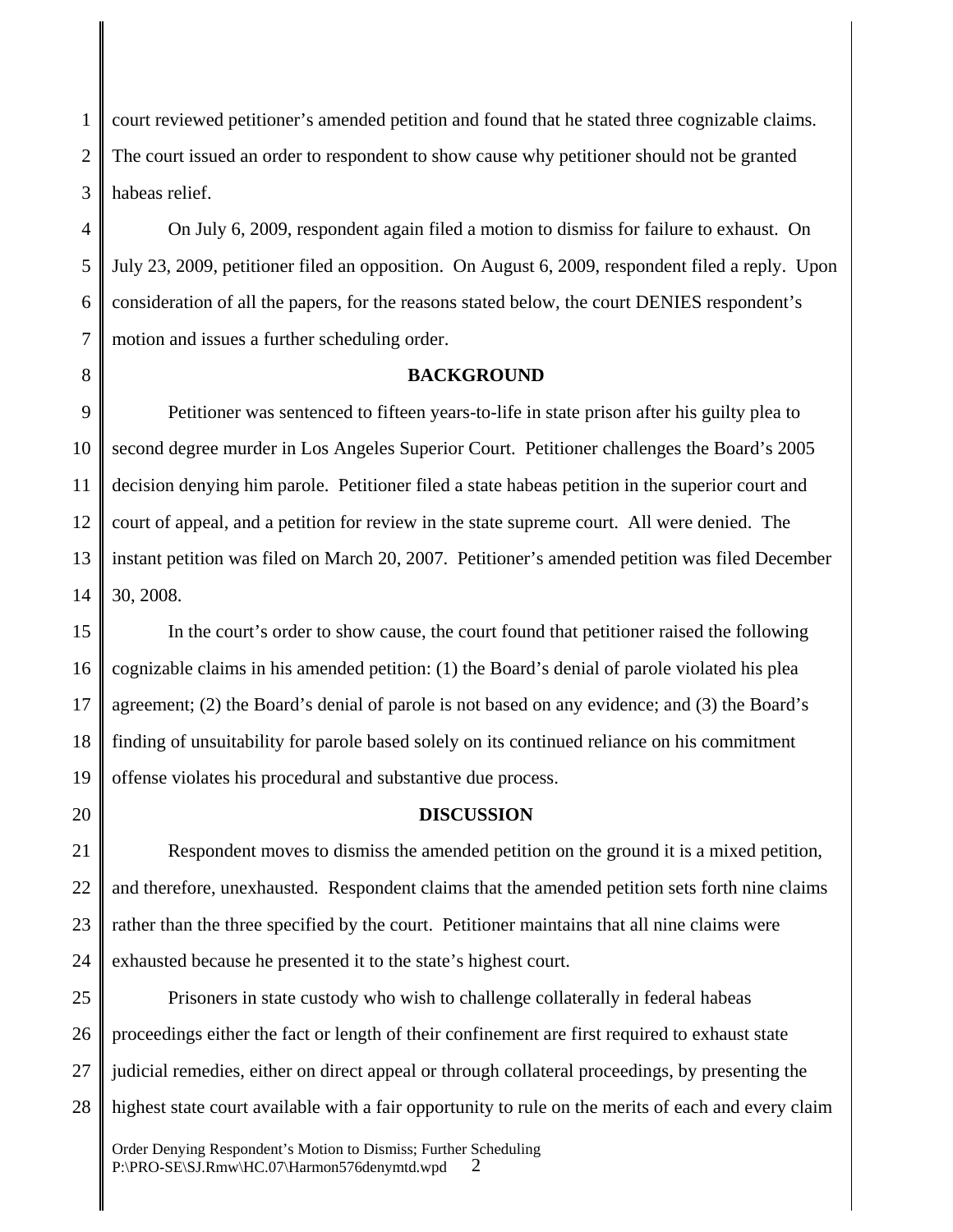1 2 3 4 5 6 7 8 they seek to raise in federal court. See 28 U.S.C. § 2254(b), (c). The exhaustion-of-stateremedies doctrine reflects a policy of federal-state comity to give the state "the initial 'opportunity to pass upon and correct alleged violations of its prisoners' federal rights.'" Picard v. Connor, 404 U.S. 270, 275 (1971) (citations omitted). The exhaustion requirement is satisfied only if the federal claim has been "fairly presented" to the state courts. See id.; Peterson v. Lampert, 319 F.3d 1153, 1155-56 (9th Cir. 2003) (en banc). A federal district court must dismiss a federal habeas petition containing any claim as to which state remedies have not been exhausted. See Rhines v. Webber, 544 U.S. 269, 273 (2005).

9 10 11 12 13 14 15 16 17 18 19 20 21 22 For purposes of exhaustion, pro se petitions in state court may, and sometimes should, be read differently from counseled petitions. Peterson, 319 F.3d at 1159. "When a document has been written by counsel, a court should be able to attach ordinary legal significance to the words used in that document." Id. at 1158. When it has been written by a pro se prisoner, a court may need to be more flexible. See, e.g., Sanders v. Ryder, 342 F.3d 991, 999 (9th Cir. 2003) (petitioner's pro se status in state court was a factor in favor of finding exhaustion where prisoner claimed ineffective assistance of counsel but failed to cite federal constitution or federal case law in support of his claim). Neither confused arguments nor poor lawyering will necessarily defeat a petitioner's otherwise-adequate efforts to assert a federal claim in state court. Sandgathe v. Maass, 314 F.3d 371, 378 (9th Cir. 2002) (holding that citation of inapposite federal cases did not change the fact that the petitioner raised the pertinent argument on appeal; argument was deemed "fairly presented" because state courts expressly addressed federal claim, directly or by implied adoption of lower court ruling, even though the petitioner did not expressly assert federal grounds for the claim).

Here, in its initial screening review, the court liberally construed petitioner's amended

petition and concluded that it generally stated three cognizable claims for relief. In petitioner's

Petitioner further alleges that he has a liberty interest in parole. Specifically, he claims that the

amended petition, he raises a claim that the denial of parole violated his plea agreement.<sup>1</sup>

<sup>28</sup> <sup>1</sup>

<sup>&</sup>lt;sup>1</sup> Respondent concedes that this claim has been exhausted.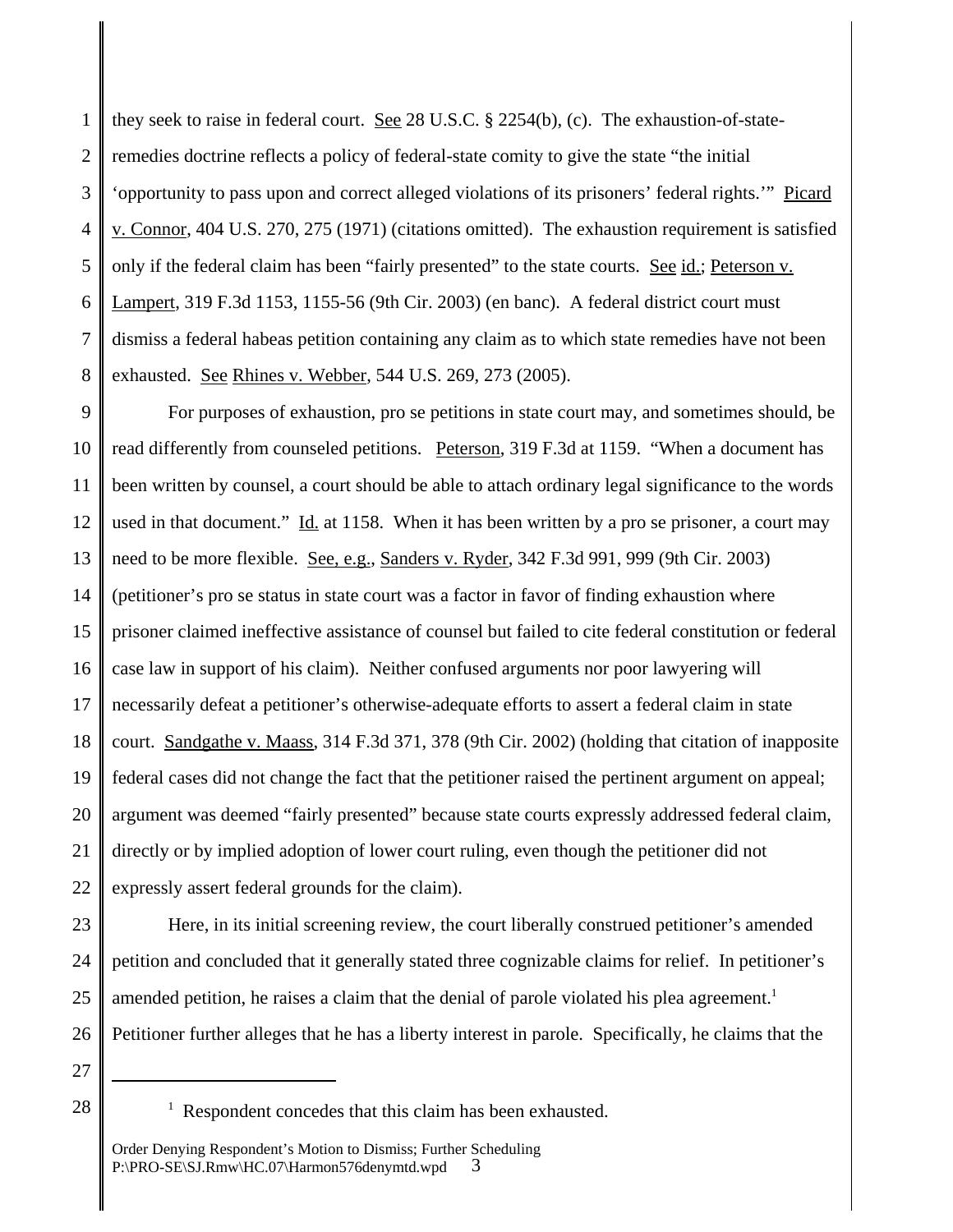1 2 3 4 5 6 7 Board violated his due process rights by adopting an unspoken policy of "no parole" to term-tolife and life prisoners. Petitioner generally alleges that there was no evidence to support the Board's finding that petitioner should not be released on parole. Petitioner further states that the evidence before the Board did not indicate that he is currently dangerous. In addition, petitioner claims that there was no new evidence to support a finding that petitioner is still dangerous and the Board's continued reliance of his commitment offense, which was not carried out in a heinous or callous manner personally by petitioner, violates due process.

8 9 10 11 12 13 14 15 16 17 18 19 20 The Supreme Court has clearly established that a parole board's decision deprives a prisoner of due process if the board's decision is not supported by "some evidence in the record," or is "otherwise arbitrary." Sass v. California Bd. of Prison Terms, 461 F.3d 1123, 1129 (9th Cir. 2006). Accordingly, if the board's determination of parole suitability is to satisfy due process, there must be some evidence, with some indicia of reliability, to support the decision. Rosas v. Nielsen, 428 F.3d 1229, 1232 (9th Cir. 2005). A relevant factor in determining whether the evidence underlying the board's decision has some indicia of reliability is whether the prisoner was afforded an opportunity to appear before, and present evidence to, the board. See Pedro v. Oregon Parole Bd., 825 F.2d 1396, 1399 (9th Cir. 1987). "The Parole Board's decision is one of 'equity' and requires a careful balancing and assessment of the factors considered. . . . A continued reliance in the future on an unchanging factor . . . runs contrary to the rehabilitative goals espoused by the prison system and could result in a due process violation." Biggs v. Terhune, 334 F.3d 910, 916-17 (9th Cir. 2003).

21 22 23 24 25 26 27 28 The court has re-reviewed petitioner's state habeas petition in the California Court of Appeal and petition for review in the California Supreme Court. Although the court agrees with respondent that petitioner's state habeas petitions and federal amended petition are difficult to understand at times, the court concludes that petitioner raised and properly exhausted the following: (1) violation of his plea agreement (Opp. Att. at 2-3, 9; Mtn. Ex. 1 at 3-5); (2) Board is relying on a "no parole" policy (Opp. Att. at 6-7; Mtn. Ex. 1 at 8, 23); (3) petitioner has a liberty interest in parole (Opp. Att. at 7-9; Mtn. Ex. 1 at 9, 16, 19); (4) petitioner is being denied procedural due process (same); (5) the Board continues to improperly rely on the same factors to